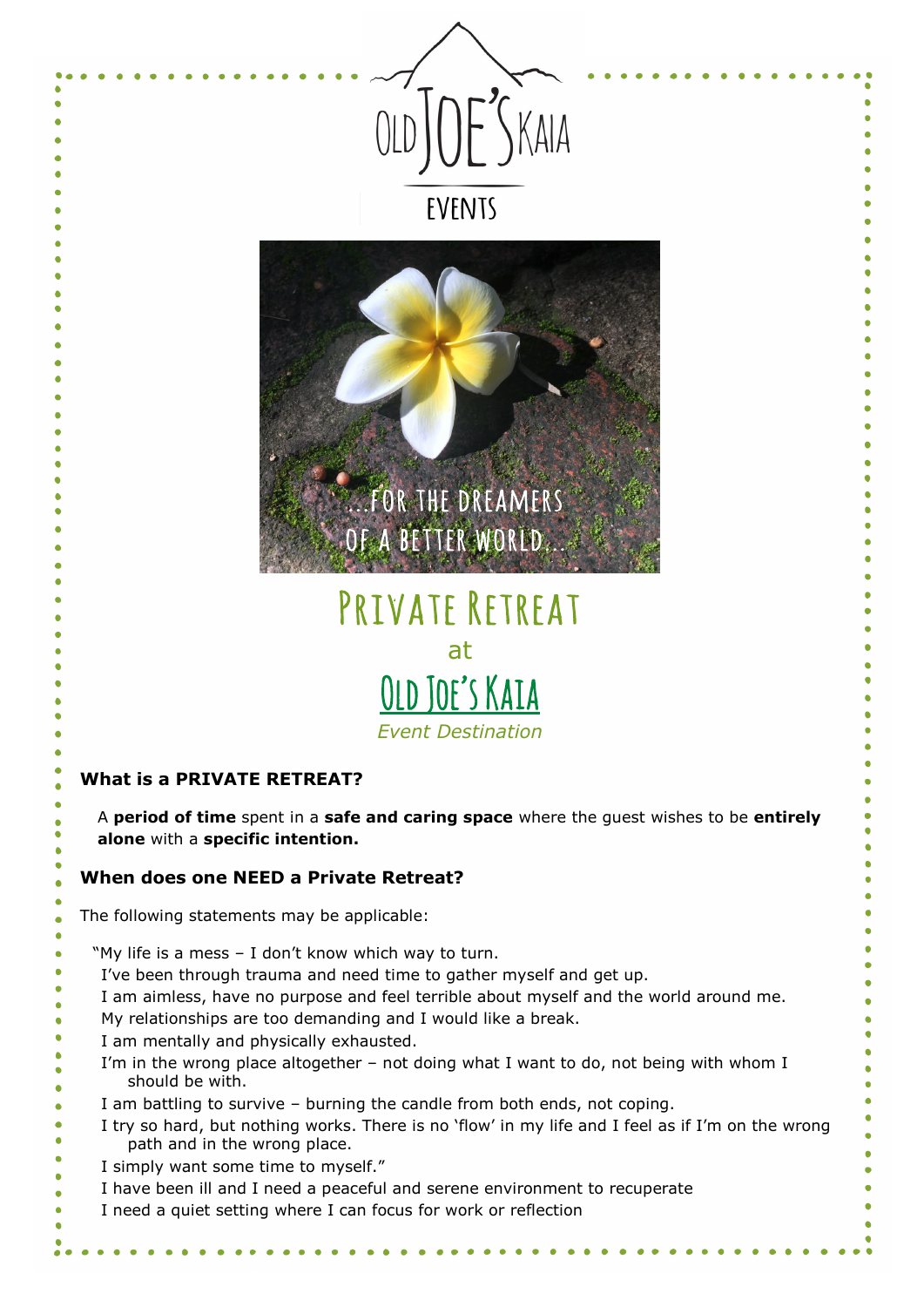### **The BENEFITS of a Private Retreat:**

The most important outcome would be a **personal transformation** on a level or in an area that would make a **life-changing difference**. This could include:

- Clarity and new insight into your life.
- The break in routine assists in objective observation 'the fly on the wall' syndrome.
- Enough rest will ensure renewed energy for your path forward.
- Courage and calmness for your journey to come.
- New motivation and enthusiasm for finding solutions and solving problems.
- A sense of relief in having made decisions relating to issues that have troubled you.
- The positive and revitalising effects of having eaten healthy sustainable meals.
- A deep sense of connectedness to you inner needs and external circumstances.

#### **What Old Joe's Kaia PROVIDES:**

Regard for your private space and need for solitude.

- A relaxed and peaceful ambiance with no demands or expectations.
- Flexibility around your preferred daily schedule.
- Healthy and delicious plant-based meals and snacks.
- Beautiful garden with enough private seating areas in various locations.
- A living Labyrinth that provides space and tranquillity for contemplation and meditation.
- A large pool in a magnificent secluded setting in the garden.
- The Olive Room is a sacred space for fire rituals and ceremony.
- A comfortable lounge and balcony at tree-top level with library, overlooking the mountain.
- A yoga studio with opportunity to paint, create, dance, exercise and play.

#### **What Old Joe's Kaia DOES NOT provide:**

Medication or medical advice or assistance of any sort.

Psychological advice or assistance of any sort.

- A detox programme.
- A guided retreat (although activities and assistance will be available).